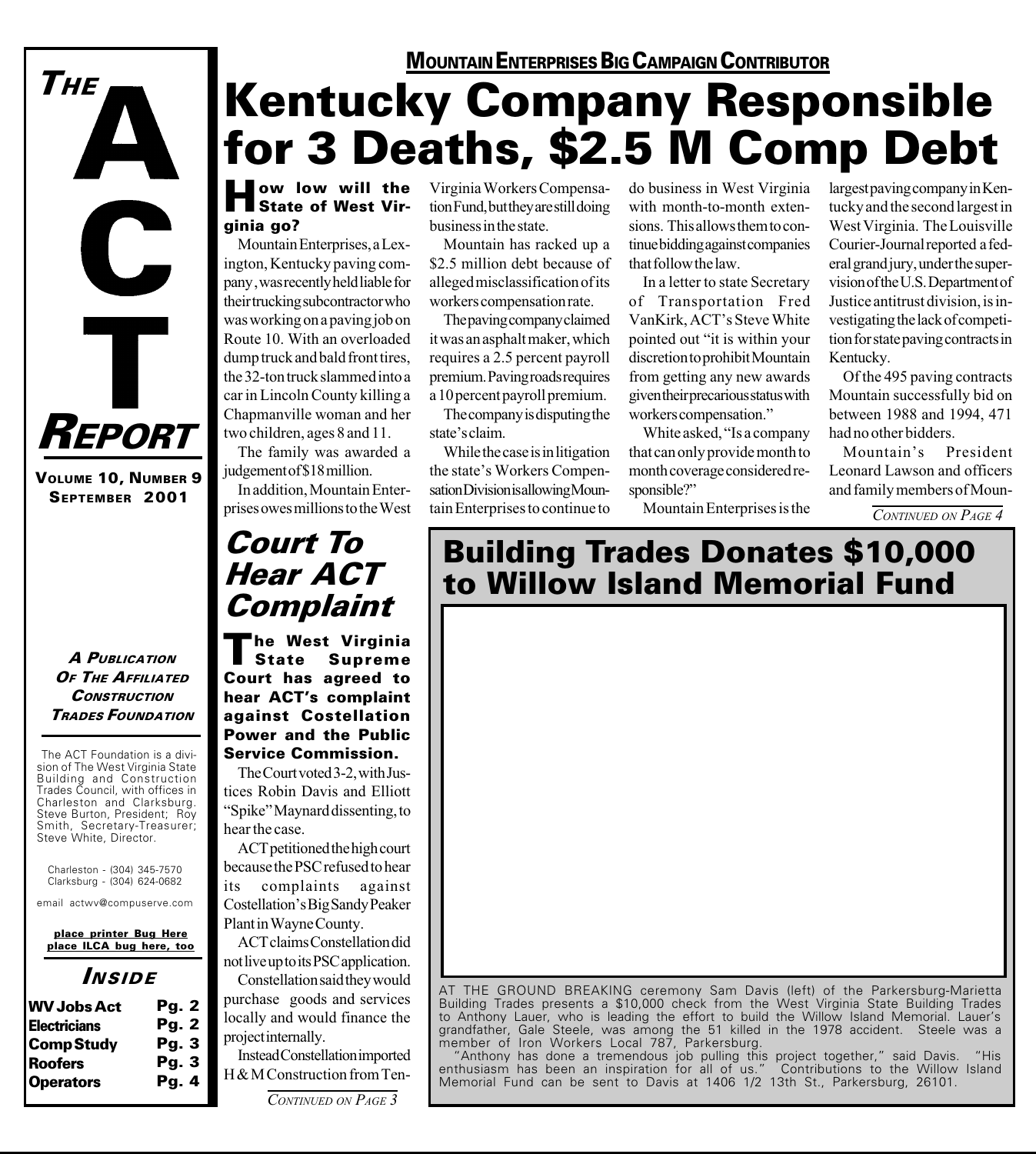# WV Jobs Act & Crane Certification Take Effect

**A** fter years of per-<br>sistence, the West Virginia Jobs Act and the Crane Operators Certification law became effective September 1.

The Jobs Act mandates local workers will get the construction jobs created by publicly funded state projects costing more than \$500,000.

The bill is not as good as it could be, but it is better than not BEST SAFETY INITIATIVES PASSED RONALD BURDETTE, BUSINESS MANAGER, OPERATING

having anything at all to protect local workers," said former Delegate Larry Linch (D-Harrison) who currently serves as Director of Organizing for the West Virginia Division of the Mid-Atlantic Council of Carpenters. Linch introduced an earlier version of the bill in 1993.

"It is great that West Virginia" workers will benefit from their own tax dollars. The Crane Operators Certi-

 I THINK CRANE CERTIFICATION WILL PROVE TO BE ONE OF THE

FOR SOME TIME.

time," said Ronald Burdette, Business Manager for the Operating Engineers Local 132.

Our members are required to take both the state and the national crane certification before they are sent out to work. It

promotes safety for all construction workers and the public." Enforce-

ment for both laws will be the responsibility of the West Virginia Divi-

sion of Labor and its Commissioner Jim Lewis.

We have been working hard to make sure all agencies, contractors and workers are aware of these new laws and know how to comply with them," said Lewis.

## LICENSE PROMOTES SAFETY AND QUALITY

ACT Legislative Rep. Appointed to WV AFL-CIO Executive Board

**ACT Legislative Rep-**<br>
resentative B.B. Smith has been appointed to the West Virginia AFL-CIO Executive Board.

Smith was recommended by



ter representative Larry Linch. Linch resigned because of the recent split of the United Brotherhood of Carpenters from the AFL-CIO.

I am honored to have the opportunity to serve on the executive board," said Smith.

"I look forward to working with the AFL-CIO for the betterment of the union movement."

Smith's appointment to the executive board follows several years of devotion to the labor movement.

He was the Chairman of the legislative committee for the Boilermakers Local 667 for eight years before working with ACT where he has been for the past eight years.

Smith is currently President of the Marshall-Wetzel-Tyler Labor Council and an executive board member of the State AFL-CIO Committee On Political Education. Smith has been a member of Local 667 for 24 years.

To remain a Vice-President Smith must run for election at the upcoming AFL-CIO Convention in October.

I hope to promote unity and get more people involved in the union activities," said Smith.

# **Electricians' License Levels Playing Field**

The International<br>Brotherhood of Electrical Workers (IBEW) has had great success using the state's electricians licensing requirement to create a level playing field for local contractors and workers.

Many people have doubted the value of the electricians licenses in West Virginia," said Ken Winter, Organizer for Parkersburg IBEW Local 968. From an organizing standpoint it has proved invaluable. By getting involved early in the construction process, confirming the contractors have valid West Virginia contractors licenses and ensuring that all of the electricians are licensed,

IBEW 968 has been able to oust some out-of-state, non-union contractors, thereby providing jobs for union contractors.

A recent success came at a Sears remodeling job in Vienna. Sturzenbecker Construction of North Myrtle Beach, South Carolina was hired to do the job, but the company ignored the licensing requirements in West Virginia.

## FROM AN ORGANIZING STAND-POINT IT [ELECTRICIANS LICENS-ING] HAS PROVED INVALUABLE

### KEN WINTER, ORGANIZER, IBEW 968

When the requirements were brought to their attention, the company agreed to subcontract the electrical work to a union contractor.

Just doing a little bit of investigation got 1,800 man-hours of work for our members," said Winter.

> Passed in 1994 the Electrician Licensing law requires anyone in the state doing electrical work to hold a valid license.

Controversy over the perceived inaction by enforcement officials in the State Fire Marshall's office has led to legislative attempts to move enforcement to the Division of Labor.

Currently the Division of Labor handles both contractors licensing and the new crane operators certification enforcement.

Presently the electricians' locals are working with the state Fire Marshal looking into ways to improve enforcement of licensing, according to Winter.

This is a great step for union electricians and a great step toward ensuring quality work and consumer safety in West Virginia," said Winter.

fication will improve safety for workers and the public by re-ENGINEERS LOCAL 132

quiring all crane operators to pass both a written and handson test to receive a certificate. I think crane certification will prove to be one of the best safety initiatives passed for some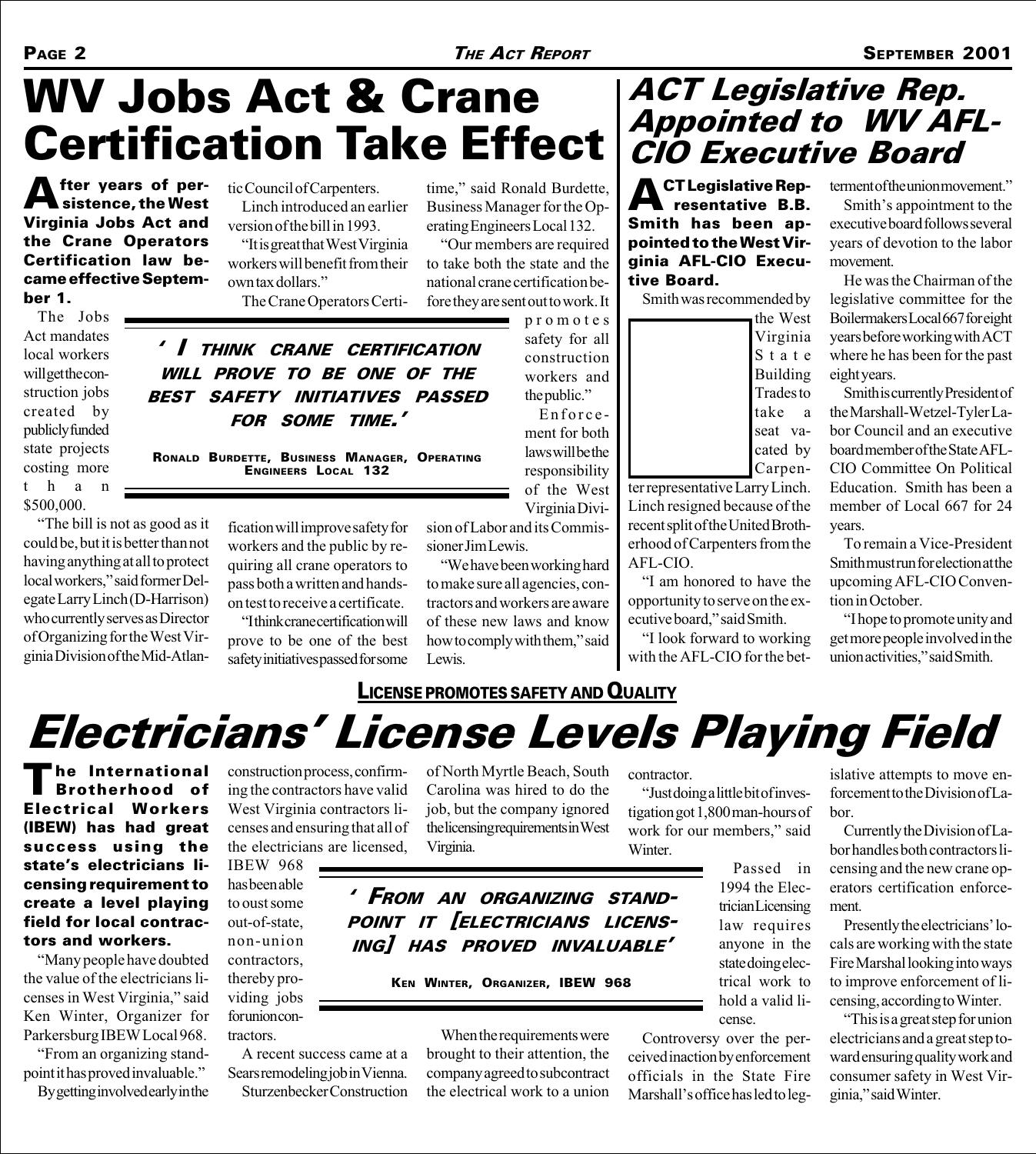# Study Nails Chamber Again

A new study of sation by Marshall University has confirmed our rates are not a factor in hurting or helping economic development in West Virginia.

For most industries, workers' comp base rates are below both the regional and national averages, wrote Calvin Kent, dean of Marshall's Lewis College of Business.

The study finds that workers compensation rates have no significant impact on economic growth in West Virginia.

The study's critics, such as the state Chamber of Commerce, have been saying for years that West Virginia's dismal economic situation is due to high workers' comprates.

"It's time the Chamber stop" blaming comp for our states lack of economic growth," said Roy Smith, State Building Trades secretary-treasurer.

'In fact by spreading the 'highest rate in the nation' lie for years they have contributed to West Virginia's economic woes."

using statistics from the National Academy of Social Insurance (NASI).

In a letter to the Charleston Daily Mail, NASI asserts "This interpretation of our report is wrong.

In a prior publication of the Regional Economic Review, published by Marshall, the claim

The Chamber has been mis-

that state compensation rates were the highest in the nation was challenged.

Criticism prompted further study and led to this most recent report.

We feel that our conclusions are supported by the data and our analysis is correct," said Kent.

The real story is Workers Compensation rates are good news for most industries and new companies in West Virginia. The critics should be welcoming this revelation, Kent said in the article.

Average state compensation costs are inflated by the coal mining industry, said Kent.

Total benefits paid in mining accounted for 28.8 percent of

Trades and the ACT

The 130 member Local covers north central West Virginia and five counties in Ohio. Being one of the smallest unions in the state we need the services ACT provides because we do not have the money to finance them ourselves," said Kenneth P. Downie, Business

Foundation.

Manager for Local 242.

any way it can.

The fact is, united we stand and divided we fall and the State Building Trades main goal is to strengthen the union movement for the construction industry and all workers in West Virginia. Downie said his union has been active in the past with politics and support picketing and it will continue to help the cause in

all benefits paid in 2000.

Last month coal jobs only accounted for 2.2 percent of all jobs in West Virginia.

This study also shows there is room to restore benefits to injured workers without harming economic growth any further," said Smith.

That is, if coal companies pay the debt they owe the workers comp fund.

The Chamber should join with us in promoting safer work places and collecting the workers compensation debt owed by 'big coal.'" Smith said.

Instead the Chamber stands silent while its honest members and West Virginia workers are footing the bill for these deadbeat coal companies.

## Tmaro Pays \$25,000 EEOC Settlement

Debbi Johnson, a member of Carpenters Local 604, Morgantown, has won a \$25,000 settlement from Tmaro Corporation.

Backed by the Equal Employment Opportunity Commission (EEOC), Johnson filed suit because, as a qualified carpenter, she was not hired at the Seneca Rocks Visitor center in 1997.

As a federal project Tmaro had a requirement to hire females.

With the help of ACT, Johnson gained access to certified payrolls that helped show Tmaro

CONTINUED ON PAGE 4

# COURT Parkersburg Roofers Join ACT/Trades

### *FROM PG. 1*

nessee and got Wayne County to give them a huge tax break and issue Industrial Revenue Bonds.

The PSC contends that ACT has no standing to complain now because it was not involved in the certification process.

"It is absurd that members of

ing goods and services locally , said Trivelli.

Steve Burton, of the Tri-State Building Trades adds, "They didn't live up to their promises. We plan to hold them accountable."

Granting the petition is just the first step in a long process. Now that the hearing has been

' They didn't live up to their PROMISES. WE PLAN TO HOLD THEM ACCOUNTABLE.

STEVE BURTON, TRI-STATE BUILDING TRADES

the local community have no right to complain about a project being built in their backyards," said Vincent Trivelli, ACT Lawyer.

"We didn't get involved in the certification process because Constellation promised they would benefit the local economy in their application by purchasgranted each side has 30 days to submit briefs.

A date for the Supreme Court hearing has yet to be set.

This may take months to resolve, but ACT will fight for as long as it takes to stop Constellation from taking advantage of Wayne County," said Trivelli.

**Poofers Local 242 of**<br>**Parkersburg** has joined the West Virginia State Building "I have faith that our membership in the State Building Trades will help this local grow," added Downie.

> 'T'm Glad to have more Roofers supporting ACT and the State Building Trades," said Carl

Harper, Business Manager, Roofers Local 185.

One hundred and thirty new members will help strengthen ACT and help to organize the roofing industry in West Virginia.